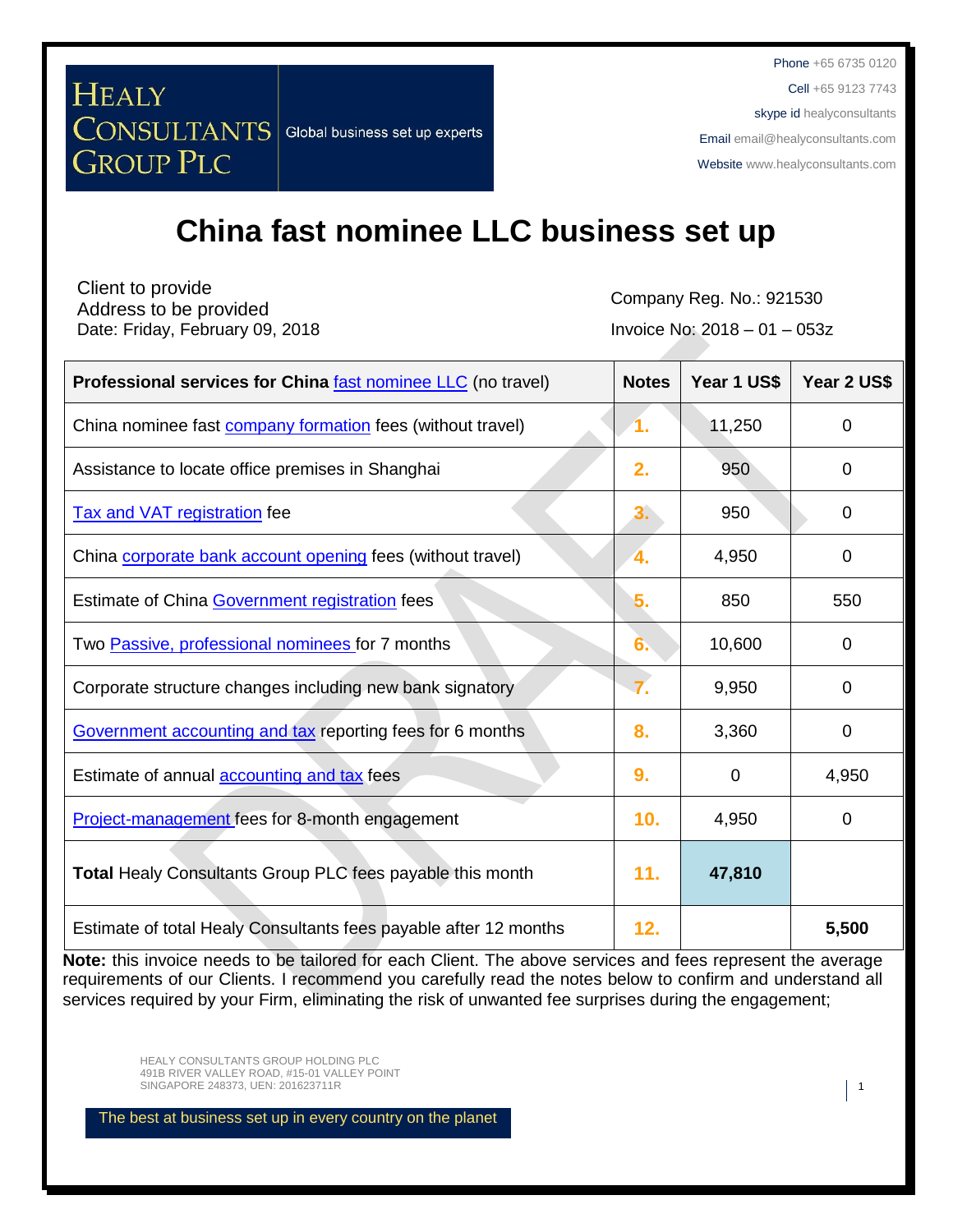Cell +65 9123 7743

skype id healyconsultants

Email [email@healyconsultants.com](mailto:EMAIL@HEALYCONSULTANTS.COM)

Websit[e www.healyconsultants.com](http://www.healyconsultants.com/)

## **China fast nominee LLC business set up**

#### *Notes to invoice above:*

**GROUP PLC** 

**CONSULTANTS** Global business set up experts

**HEALY** 

**1.** Healy Consultants Group PLC's fees to legally register our Client's China LLC with our temporary professional, passive nominee [shareholders and directors](http://www.healyconsultants.com/corporate-advisory-services/nominee-shareholders-directors/) and bank signatory. Within [8 weeks,](http://www.healyconsultants.com/china-company-registration/fees-timelines/) my team and I will email you **i)** a company registration number **ii)** a corporate bank account number **iii)** a city center business address **iv)** a tax number and **iv)** a proforma China sales invoice template complying with China company law;

Within 8 weeks, CLIENT can legally conduct business in China; including **i)** issue sales invoices to local customers **ii)** sign customer and supplier contracts **iii)** sign a lease agreement for long term physical office and warehouse premises **iv)** and hire local and expatriate employees including secure employment visa approval;

All engagement fees are agreed and paid up front and agree to the fees published on our country [web pages](http://www.healyconsultants.com/turnkey-solutions/) (click link). Consequently, there are no hidden fees nor surprises nor ambushes throughout the engagement. All engagement deadlines are agreed up front in the form of a detailed project [plan,](http://www.healyconsultants.com/example-detailed-project-plan/) mapping out deliverables by week throughout the engagement term;



Every week during the engagement, Healy Consultants Group PLC emails our Client a detailed email engagement [status update.](http://www.healyconsultants.com/index-important-links/weekly-engagement-status-email/) Our Client is immediately informed of engagement problems and solutions. In your preferred language, your dedicated Engagement Project Manager will communicate with you via phone, Skype, WhatsApp, Viber, sms, WeChat, Telegram, QQ, Facebook Messenger or Line Messenger;

- **2.** Before company incorporation is complete, the Chinese Government must review and approve a lease agreement for office premises in Shanghai. If our Client requires this service from Healy Consultants, our one-time fee amounts to US\$950. The monthly rent thereafter will be paid independently and directly to the landlord by our Client. An estimate of such a rental for a space of 10 sqm for one employee is US\$1,500 per month;
- **3.** In accordance with [Chinese Company Law](http://www.china.org.cn/government/laws/2007-06/06/content_1207345.htm) (click link), every Chinese Company is obliged to register for VAT, Business Tax and Corporate Income tax with the [State Administration of Taxation](http://www.chinatax.gov.cn/2013/n2925/) in order to have its registration status recognized. Usually, it takes 2 weeks to secure tax numbers;

HEALY CONSULTANTS GROUP HOLDING PLC 491B RIVER VALLEY ROAD, #15-01 VALLEY POINT SINGAPORE 248373, UEN: 201623711R 2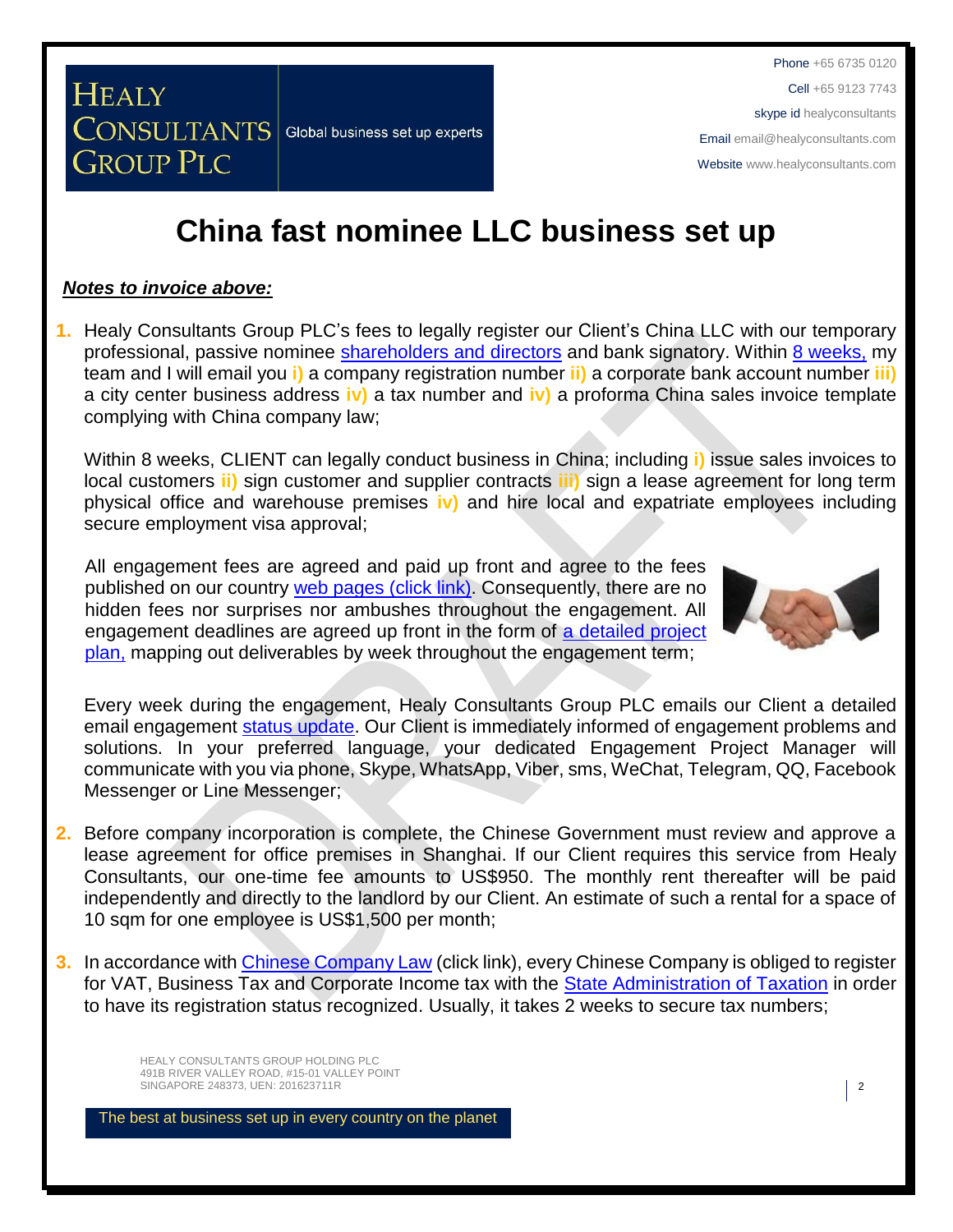### **China fast nominee LLC business set up**

**4.** Healy Consultants Group PLC will be pleased to open a China corporate [bank account.](http://www.healyconsultants.com/vietnam-company-registration/formation-support-services/#banking) It is a timeconsuming task; Healy Consultants will shelter our Client from the administrative hurdles. As you can appreciate, it is a challenging task to secure corporate bank account approval through a newly formed company;

At the beginning of the engagement, Healy Consultants Group PLC will secure corporate bank account approval using our professional, passive nominee shareholder, director and bank signatory. We will prepare a quality business plan for the bank; to optimize the probability of corporate bank account approval. Following completion of China business set up, our Client will appoint their preferred shareholders and directors and bank signatory;

Depending on our Client's business and nationality, there is a 60% probability the banks will request beneficial owners and future bank signatories to travel to China for a one hour bank interview. Healy Consultants Group PLC will try its best to negotiate with the bank for a travel exemption. If our Client must travel to China for bank account signatory change, Healy Consultants Group PLC will refund our Client US\$950;

In accordance with [Chinese Company Law,](http://www.china.org.cn/government/laws/2007-06/06/content_1207345.htm) Healy Consultants Group PLC will also assist our Client to open a capital account in China during the change of corporate structure process. This corporate bank account must be used to channel **i)** paid up share capital and **ii)** other funds invested in China. The capital account may be used to convert US\$ or another foreign currency preferred by our Client;



**HEALY** 

**GROUP PLC** 

**CONSULTANTS** Global business set up experts





The banks enjoy ultimate power of approval of corporate bank account applications. Consequently, guaranteed success is outside of Healy Consultants Group PLC's control. What is inside our control is the preparation and submission of a high-quality bank application; maximizing the likelihood of approval. To date, we enjoy a 100% approval record because of [our banking relationships](http://www.healyconsultants.com/international-banking/corporate-accounts/) and determination;

Global banks continue to tighten corporate bank account opening procedures, their internal compliance departments completing more thorough due diligence of Clients. Consequently, our Client should expect the bank account approval period to take up to 2 months. There is also a 10%

HEALY CONSULTANTS GROUP HOLDING PLC 491B RIVER VALLEY ROAD, #15-01 VALLEY POINT SINGAPORE 248373, UEN: 201623711R 3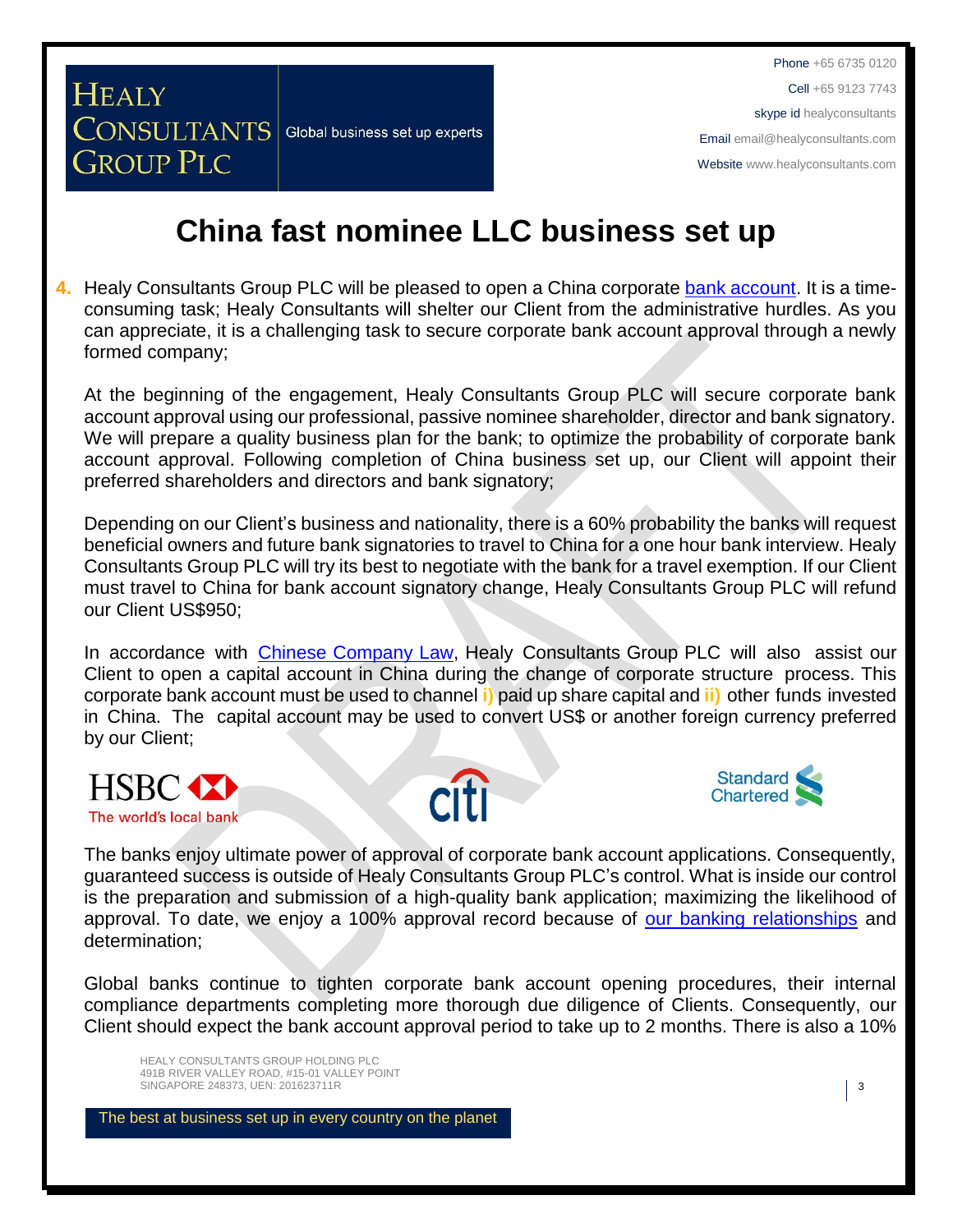**China fast nominee LLC business set up** 

the bank may not accept the bank signatory change application and may close the bank account altogether. See also note below for further details on timelines for bank signatory changes. Furthermore, global banks now might also require evidence of proof of business, including sales contracts or lease agreement;

- **5.** This fee is an estimate of government costs payable during your Firm's engagement. All Government fee payments will be supported by original receipts and invoices. Examples of Government costs include Examples of Government costs include **i)** reserving the company name with the [State Administration of Industry and Commerce](http://www.saic.gov.cn/english/) (click link); **ii)** applying for Business Approval with the [State Administration of Industry and Commerce;](http://www.saic.gov.cn/english/) **iii)** issuing the Capital Verification Report; **iv)** registering the company with the [Ministry of Commerce and Labor Department](http://english.mofcom.gov.cn/aarticle/policyrelease/internationalpolicy/200703/20070304475283.html) **v)** applying for the corporate structure change with the [State Administration of Industry and Commerce;](http://www.saic.gov.cn/english/) **vi)** issuing the updated business license and **vii)** updating the structure with the [Ministry of](http://english.mofcom.gov.cn/aarticle/policyrelease/internationalpolicy/200703/20070304475283.html)  [Commerce and Labor Department.](http://english.mofcom.gov.cn/aarticle/policyrelease/internationalpolicy/200703/20070304475283.html) Following engagement completion, Healy Consultants Group PLC will refund our Client any excess of funds received over actual Government costs paid;
- **6.** In accordance with [Chinese Company Law,](http://www.china.org.cn/government/laws/2007-06/06/content_1207345.htm) WFOE China companies must have two individuals to be appointed as **i)** 1 shareholder **ii)** 1 director and **iii)** 1 supervisor. The individuals can be of any nationality and residency. Appointment of Healy Consultants Group PLC professional, passive [nominee shareholders,](http://www.healyconsultants.com/corporate-advisory-services/nominee-shareholders-directors/national-shareholder-services/) [directors](http://www.healyconsultants.com/corporate-advisory-services/nominee-shareholders-directors/resident-director-services/) (click links), supervisors, and bank signatory enables our Client to **i)** sign sales invoice customers within 8 weeks and **ii)** sign contracts and lease premises;

If required, Healy Consultants Group PLC will be pleased to provide our Client with a full package of passive professional nominee services for 6 months until the corporate structure is successfully changed. Our fee is US\$10,600 for two individual nominees for 6 months. Our fee to only provide a country [resident director](http://www.healyconsultants.com/corporate-advisory-services/nominee-shareholders-directors/resident-director-services/) (click link) is US\$9,800 per annum;

**7.** Following business set up completion, Healy Consultants Group PLC assists our Client appoint their preferred shareholders and directors and bank signatory. Depending on our Client's business and the efficiency of the Government and bank Departments, this process can take up to 6 months. This is the hardest part of the engagement;

This fee covers Healy Consultants' professional fee to assist our Client secure the amended registration certificate. This includes our fee to draft and submit applications to the State [Administration of Industry and Commerce](http://www.saic.gov.cn/english/) to **i)** seek approval for share purchase and **ii)** change director and company shareholder. All of the changes made will be reflected on the amended

HEALY CONSULTANTS GROUP HOLDING PLC 491B RIVER VALLEY ROAD, #15-01 VALLEY POINT SINGAPORE 248373, UEN: 201623711R 4

HEALY

**GROUP PLC** 

**CONSULTANTS** Global business set up experts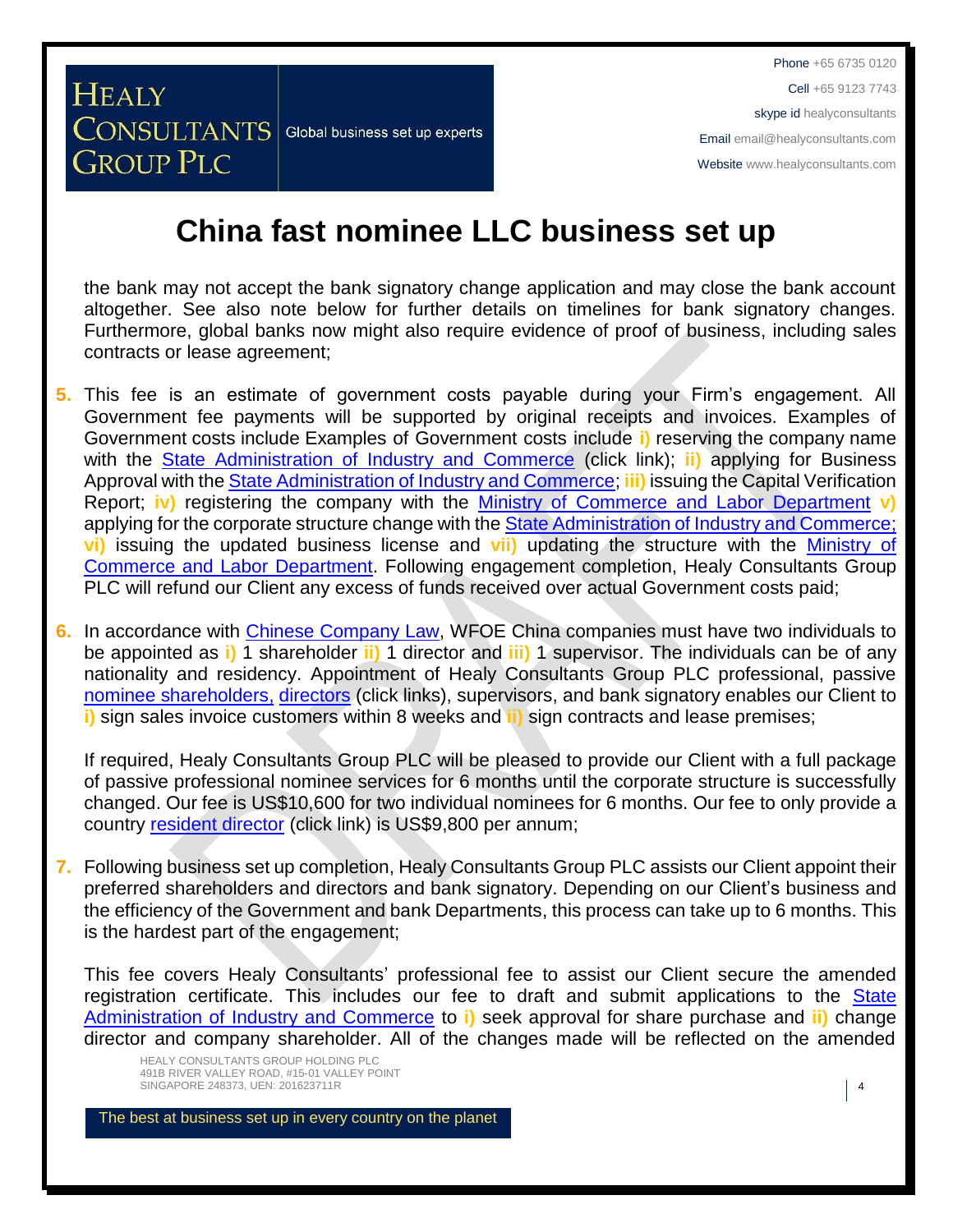## **China fast nominee LLC business set up**

Business License of Enterprise Legal Person. Appointing new and resigning old shareholders and directors is a complex, lengthy process, exacerbated by inefficient Government Departments;

Before the China bank approves our Client's preferred bank signatory, the bank in-house Legal and Compliance Department will request additional Know Your Customer documents. Change of corporate structure and of bank signatory is a time-consuming task, but Healy Consultants Group PLC will shelter our Client from this administrative burden;

Realistically and so you can plan your business, our Client will be able to log into e-banking within 2 months from the time Healy Consultants Group PLC completes corporate structure change, as outlined on [this web page \(click link\);](http://www.healyconsultants.com/turnkey-solutions/)

**8.** Monthly and quarterly Government tax obligations include **i)** monthly payroll and personal income tax reporting on behalf of employees (if any) **ii)** quarterly VAT returns and payments **iii)** quarterly report over the use of the invoice book and **iv)** quarterly corporate tax provisional payments. If you need our help, Healy Consultants Group PLC can complete monthly Government reporting for a monthly fee of US\$860. Healy Consultants monthly support will include **i)** receive in dropbox the monthly invoices from our Client **ii)** label monthly bank statement transactions **iii)** preparation and submission of VAT returns and **iv)** monitor monthly profit levels to minimize annual tax **v)** submission of monthly employee payroll reporting;

After Healy Consultants Group PLC completes the company setup for our Client, these services will be provided at a reduced fee of US\$560 per month until our Client is appointed as the sole bank signatory. Thereafter, Healy Consultants Group PLC service fee of the same amounts to US\$660 per month. For the six first months, our estimated fees hence amounts to US\$3,360 (6\*US\$560). If our Client hires employee(s) or starts operations during this period, these fees will be renegotiated;

**9.** For an active trading company, these [accounting and tax](http://www.healyconsultants.com/china-company-registration-guide/accounting-legal/) fees are an estimate of Healy Consultants Group PLC fees to efficiently and effectively discharge your annual company accounting and tax obligations. Following receipt of a set of draft accounting numbers from your company, Healy Consultants Group PLC will more accurately advise accounting and tax fees;



**10.**Healy Consultants Group PLC project management fees relate to time and resources dedicated to:

HEALY CONSULTANTS GROUP HOLDING PLC 491B RIVER VALLEY ROAD, #15-01 VALLEY POINT SINGAPORE 248373, UEN: 201623711R **5** 

**HEALY** 

**GROUP PLC** 

**CONSULTANTS** Global business set up experts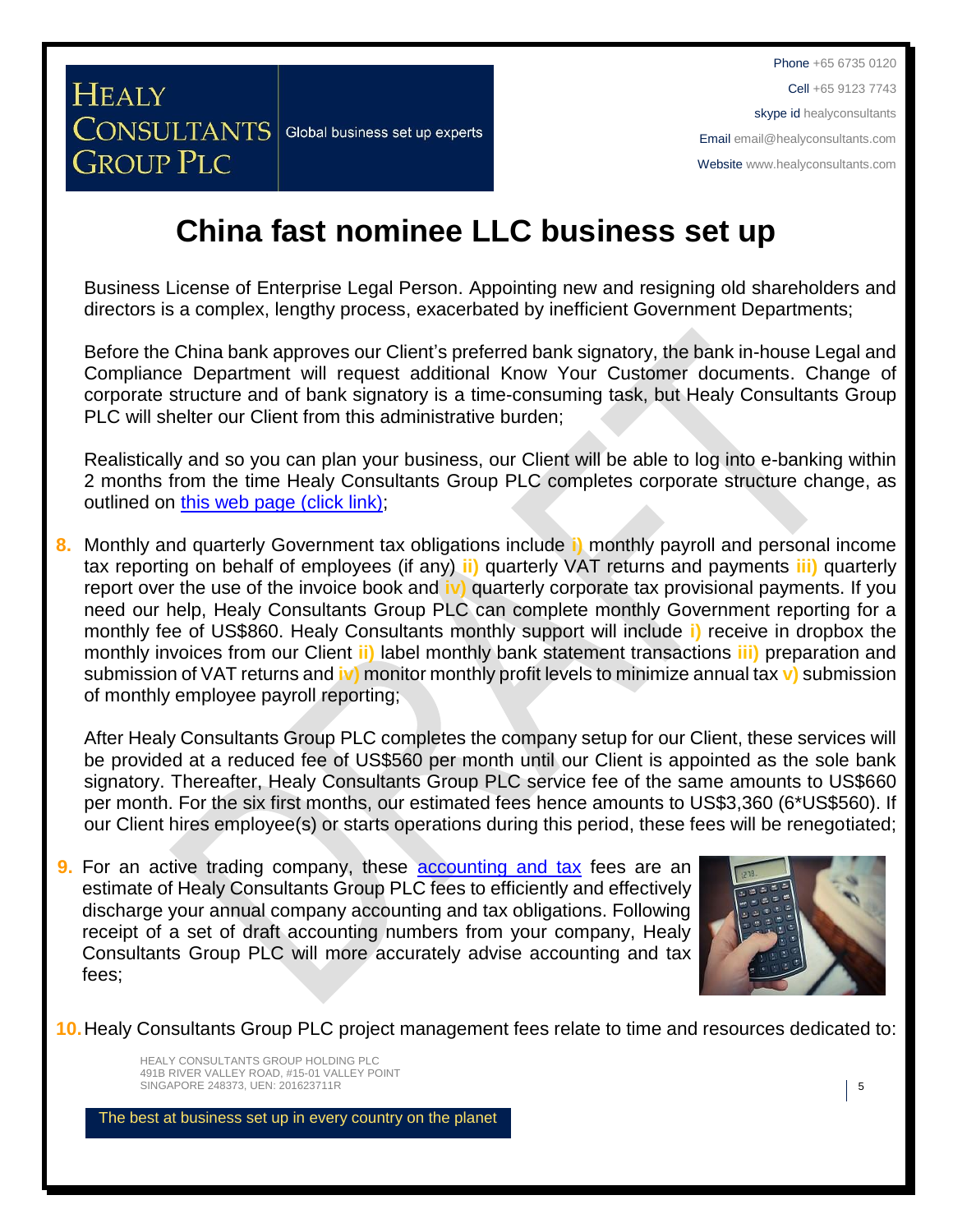Cell +65 9123 7743

skype id healyconsultants

Email [email@healyconsultants.com](mailto:EMAIL@HEALYCONSULTANTS.COM)

Websit[e www.healyconsultants.com](http://www.healyconsultants.com/)

## **China fast nominee LLC business set up**

- **a.** thoroughly research and plan China business set up for our Client;
- **b.** devising strategies to **i)** minimise the total engagement period **ii)** complete the engagement without our Client travelling **iii)** avoid the need for a China national [shareholder](http://www.healyconsultants.com/corporate-advisory-services/nominee-shareholders-directors/national-shareholder-services/) and **iv)** avoid the need for a specific regulatory license;
- **c.** agreeing the optimum corporate structure with our Client;

**CONSULTANTS** Global business set up experts

**HEALY** 

**GROUP PLC** 

- **d.** submitting a high-quality company incorporation application to the [State Administration of](http://www.saic.gov.cn/english/)  [Industry and Commerce;](http://www.saic.gov.cn/english/)
- **e.** choosing the optimum regulatory license for our Client's business activities (if required);
- **f.** injecting the paid up share capital on our Client's behalf;
- **g.** collating and supervising the legalisation and attestation and translation of Client documents;
- **h.** weekly detailed engagement [status updates](http://www.healyconsultants.com/index-important-links/weekly-engagement-status-email/) to our Client and weekly Friday conference calls;
- **i.** payment of retainer fees to multiple local lawyers and accountants;
- **j.** ensuring our Client complies with local regulations and legally owns and controls the new entity;
- **k.** ascertain the specific accounting, tax, legal and compliance considerations;
- **l.** finding solutions to [challenges that occur](http://www.healyconsultants.com/engagement-project-management/) throughout the engagement;
- **m.**determining the local and international tax obligations of the new entity, including corporate income tax, payroll taxes, withholding tax and sales taxes.
- **11.**All fees quoted in this invoice correspond to fees quoted on Healy Consultant Group PLC's [business](http://www.healyconsultants.com/india-company-registration/)  [website.](http://www.healyconsultants.com/india-company-registration/) Please review this invoice carefully to identify errors. During the rush of a business day, it is possible Healy Consultants inadvertently made fee calculation errors, typing errors or omitted services or omitted historic fee payments from Clients. In the unfortunate event, you identify invoice errors, please revert to me directly re the same. I apologize in advance if I or my staff made invoice errors;
- **12.**Assuming our Client re-engage Healy Consultants Group PLC in year 2, this fee is an estimate of the fees payable next year, 12 months after the date of company registration;
- **13.**Some of our Clients engage Healy Consultants Group PLC to [recruit](http://www.healyconsultants.com/corporate-outsourcing-services/how-we-help-our-clients-recruit-quality-employees/) local employees. We have a lot of experience in this area and we are quite skilled at securing quality candidates for our Client;

HEALY CONSULTANTS GROUP HOLDING PLC 491B RIVER VALLEY ROAD, #15-01 VALLEY POINT SINGAPORE 248373, UEN: 201623711R **6**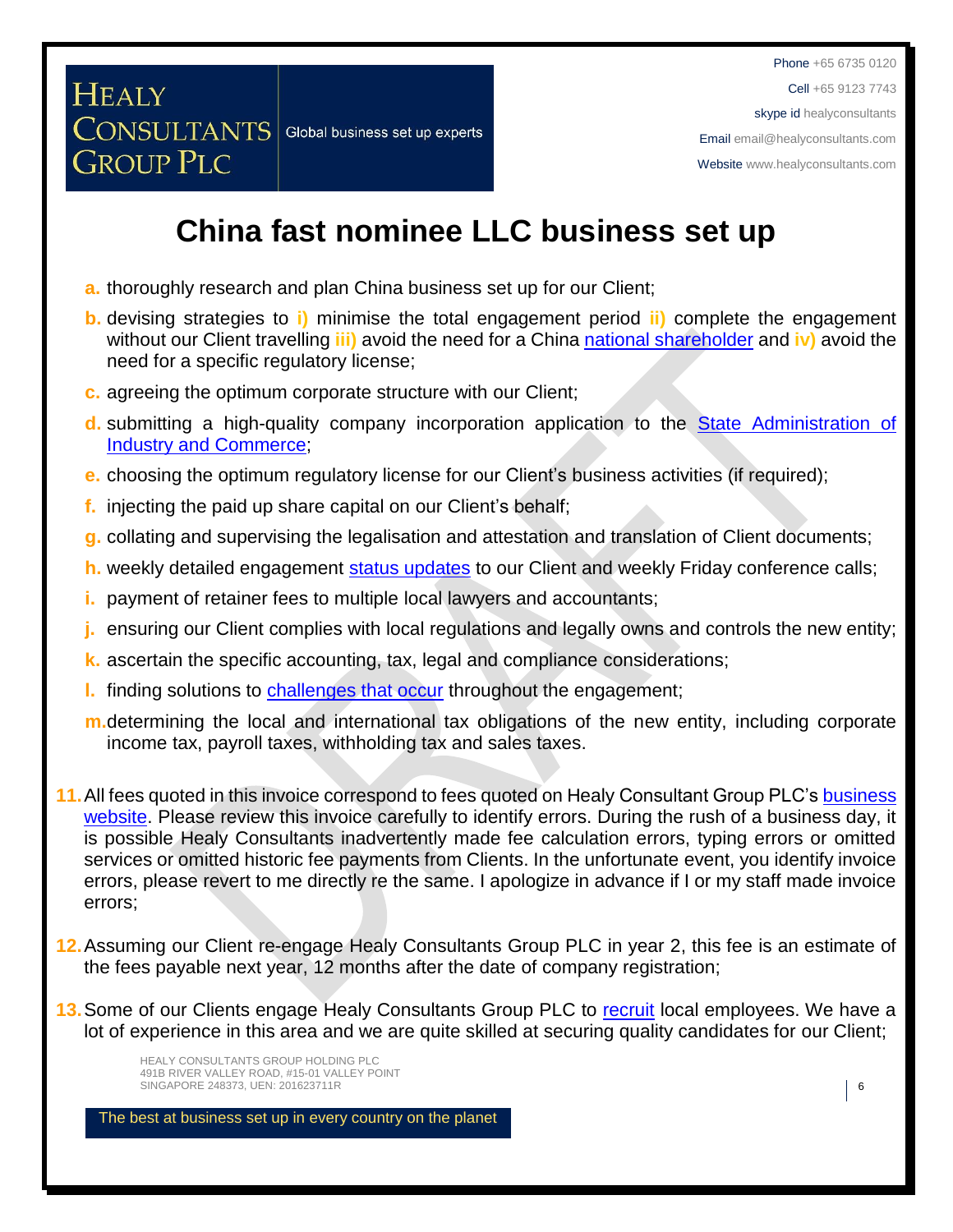**CONSULTANTS** Global business set up experts

**HEALY** 

**GROUP PLC** 

## **China fast nominee LLC business set up**

- **14.**The fees quoted in this sales invoice today, are a prediction of the fees required to efficiently and timely complete this engagement. If during the engagement Healy Consultants Group PLC realizes that the project is more complex than anticipated, requiring a large additional investment of time, my Firm will revert to request additional fees. If Healy Consultants completes the engagement faster than expected and more easily than expected, Healy Consultants Group PLC is happy to refund some fees to our Client;
- **15.**In accordance with [Chinese Company Law](http://www.china.org.cn/government/laws/2007-06/06/content_1207345.htm) (click link), the minimum share capital of a Chinese LLC company is US\$1. However, in order to optimize engagement efficiency and smooth the incorporation process, it is recommended to have a minimum capital of US\$15,000 and US\$140,000 depending on the industry and the province of registration. This capital Our Client can be paid up by depositing 100% of this amount within 5 years after the date of incorporation. The paid-up share capital may vary depending on our Client business. To optimize engagement efficiency and minimize delays, Healy Consultants Group PLC is happy to deposit these funds on behalf of our Client;
- **16.** In accordance to Chinese [Foreign Investment Index,](http://www.ndrc.gov.cn/zcfb/zcfbl/201503/W020150402620481787669.pdf) the Chinese Government may require one resident shareholder with specific shareholdings to carry on business in restricted industries in the country. If required, Healy Consultants will be pleased to provide your firm with a professional nominee shareholder in China. Our fee amounts to US\$9,800 per annum;
- **17.** If our Client and Healy Consultants Group PLC properly plan this engagement, our Client will *not* have to travel during this engagement. Healy Consultants will efficiently complete company registration, corporate bank account opening; and change of corporate structure and bank signatory in a timely manner without our Client's presence. Instead, our Client will need to **i)** sign and get documents legalized in the embassy in their country of origin and **ii)** courier the originals to Healy Consultants Group PLC office;



**18.**If required, Healy Consultants Group PLC will be pleased to assist your Firm to secure employee [visa](http://www.healyconsultants.com/china-company-registration/formation-support-services/) approvals. Our fee is US\$3,950 for the first employee, US\$2,950 for the second employee and US\$1,950 per employee thereafter. Our employee visa fees include preparation of a quality visa application and submitting to the correct Government immigration officers. The Government enjoys ultimate power of approval of visa applications. Consequently, guaranteed success is outside of

HEALY CONSULTANTS GROUP HOLDING PLC 491B RIVER VALLEY ROAD, #15-01 VALLEY POINT SINGAPORE 248373, UEN: 201623711R 7 7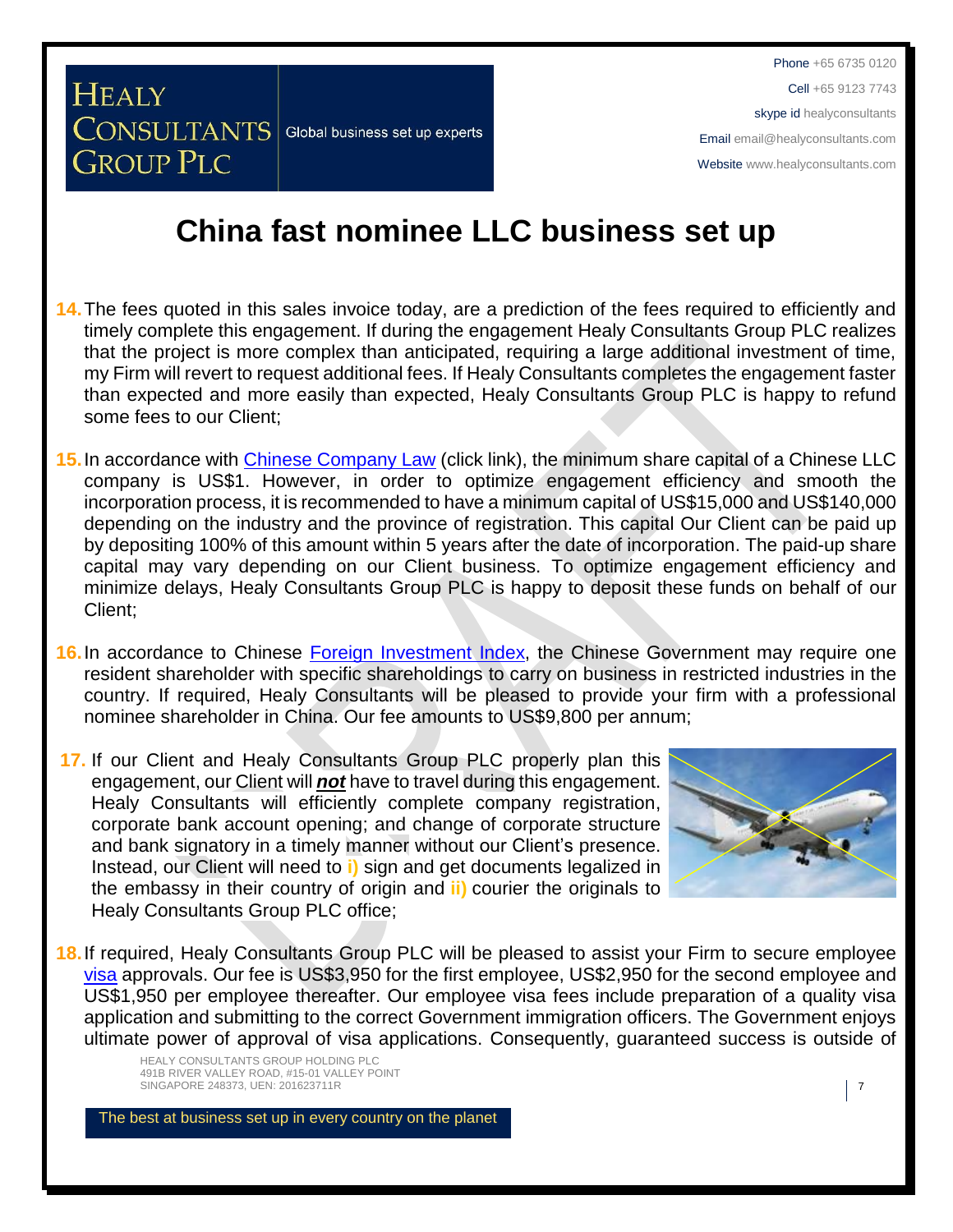## **China fast nominee LLC business set up**

Healy Consultants Group PLC's control. What is inside our control is the preparation and submission of a high-quality immigration visa application that maximizes the likelihood of visa approval;

- **19.**Depending on our Client's business and nationality, the Government may require a special regulatory license to carry on your business in the country. Healy Consultants Group PLC will assist our Client secure license approval. There may be additional fees for this service. However, the Government enjoys ultimate power of approval of company corporate structure changes and business licenses;
- **20.**During the engagement, shareholders and directors documents may need to be translated into Chinese, before the Government and Bank approves corporate structure changes and bank account signatory change respectively. Consequently, our Client should budget for possible additional translation and embassy atestation fees. Either our Client or Healy Consultants can complete this administrative task;

As always, Healy Consultants Group PLC will negotiate with all third parties to eliminate or reduce additonal engagement costs. For transparency purposes, all third-party fee payments will be supported by original receipts and invoices. Examples of possible third party payments include **i)** embassy fees **ii)** notary public costs **iii)** official translator fees;

- 21. As stipulated on our **business website** and in section 3 of our engagement letter, Healy Consultants Group PLC will only commence the engagement following **i)** settlement of our fees and **ii)** completion and signing of our legal engagement letter;
- **22.** To assist our Clients to minimize foreign exchange costs, we offer the payment in US\$  $\epsilon$  £ A\$ S\$. Kindly let me know in which currency your Firm prefers to settle our fees and I will send an updated invoice, thank you;
- 23. Healy Consultants Group PLC will only incorporate your company after 75% of due diligence [documentation](http://www.healyconsultants.com/due-diligence/) is received by email. Healy Consultants Group PLC will only open a corporate bank account after 100% of the Client's original due diligence documentation is received by courier;
- 24. During the annual renewal engagement with our Client, our in-house Legal and Compliance Department reviews the quality and completeness of our Client file. Consequently, Healy Consultants Group PLC may revert to our Client to ask for more up to date due diligence [documentation;](http://www.healyconsultants.com/due-diligence/)

HEALY CONSULTANTS GROUP HOLDING PLC 491B RIVER VALLEY ROAD, #15-01 VALLEY POINT SINGAPORE 248373, UEN: 201623711R **8** 

**HEALY** 

**GROUP PLC** 

**CONSULTANTS** Global business set up experts